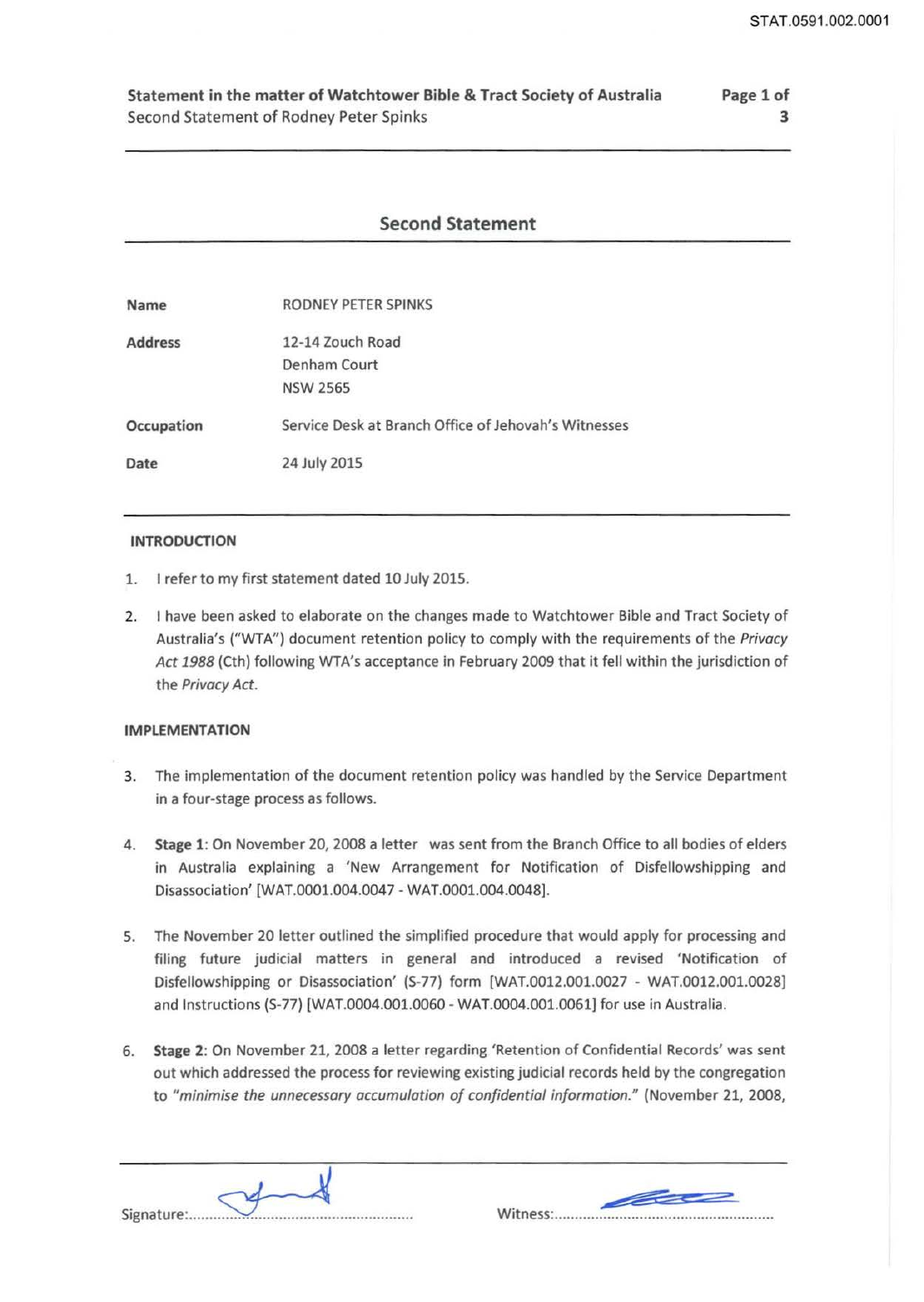3

#### Statement in the matter of Watchtower Bible & Tract Society of Australia Second Statement of Rodney Peter Spinks Page 2 of

para. 1) [WAT.0001.004.0049 - WAT.0001.004.0050] This stage involved transferring necessary information from existing records to the simplified S-77a form and/or a one page summation.

7. The November 21, 2008 letter stated, in the context of reinstatement, that certain records were to be destroyed [WAT.0001.004.0050]:

"unless there is a good reason for retaining it (For example, a matter involving child abuse).

- 8. The direction in relation to child sexual abuse documents was
	- a. in keeping with to the long-standing policy (recorded , for instance, in Letter to all bodies of elders dated July 20, 1998) [WAT.0002.001.0003] that:

"any correspondence put in the confidential congregation file about an individual accused of child molestation, proven or otherwise, should be marked "Do Not Destroy" and kept indefinitely."

b. (which was) subsequently restated in the letter of October 1, 2012, paragraph 11 [WAT.0001.004.0068], as follows:

> "Information concerning an individual accused of child molestation, proved or otherwise, should be placed in the congregation confidential file and marked "Do Not Destroy'' and kept indefinitely. This includes Notification of Disfellowshipping or Disassociation {S-77) forms on individuals who have been disfellowshipped for child sexual abuse and then later reinstated."

9. Stage 3: On February 1, 2009 a further letter was sent to all bodies of elders dated [WAT.0002.001.0015] regarding 'Retention of confidential records' which introduced the next stage of the document review process under the heading "Child abuse matters." In paragraph 4 it stated:

> "All documents relating to the matter should be sent to the branch office, instead of being destroyed. This will facilitate the congregation retaining only a stamped S-77 form in matters resulting in disfellowshipping, or a single page summation for all other situations."

Also, paragraph 6 of the letter added that [WAT.0002.001.0016]:

"any letter of introduction that refers to matters of child abuse should be retained in the confidential file for as long as the accused person remains in the congregation."

10. Stage 4: In addition to ensuring that the records of judicial matters conformed to the requirements of the Privacy Act, the Service Department merged the child abuse records submitted by the congregations with the records held at the Branch Office.